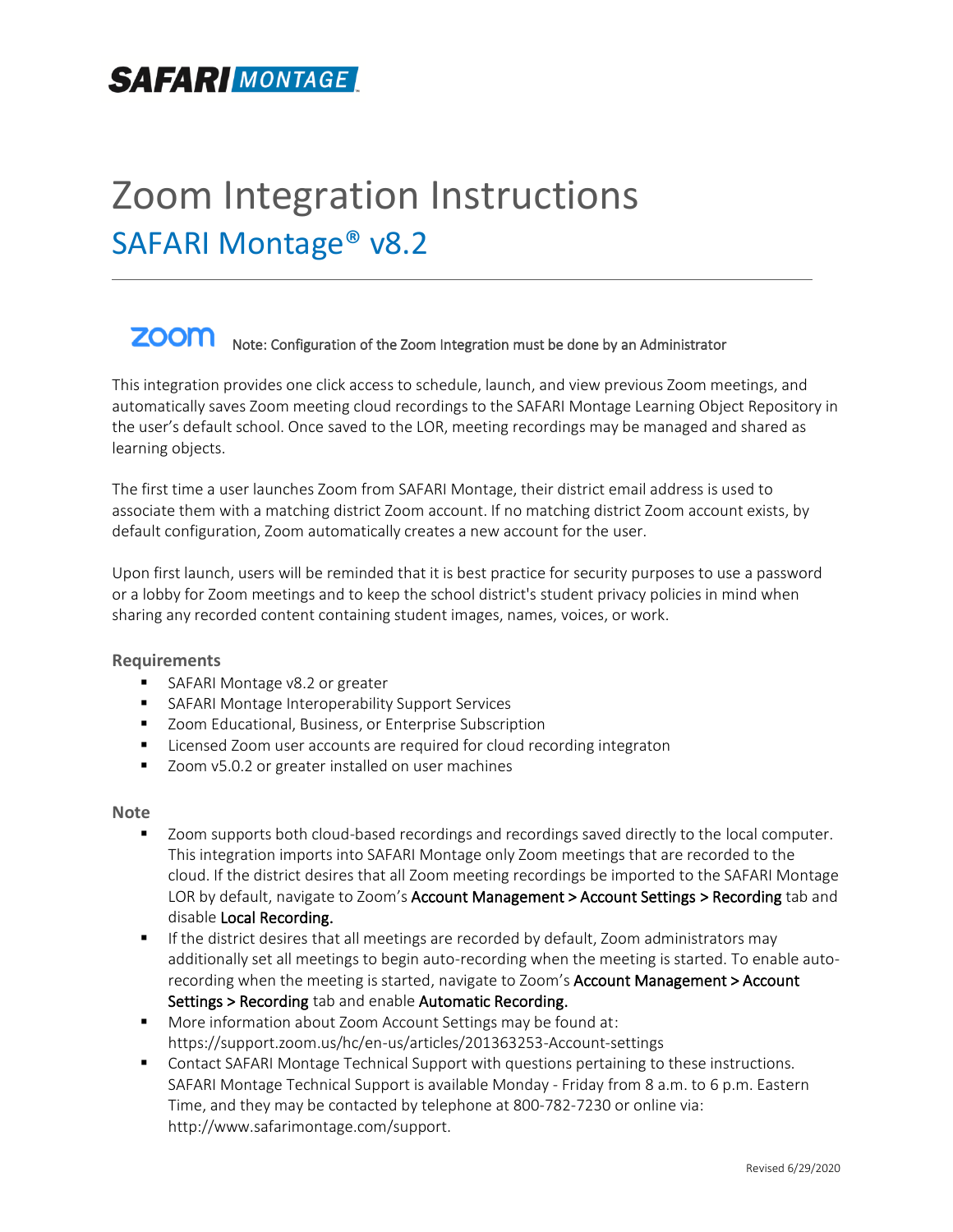## **SAFAR MONTAGE**

## Install and configure the LTI Pro App

Note: If you have already installed the LTI Pro app, sign into the Zoom Marketplace, navigate to Manage > Apps on Account > LTI Pro, mouse over the ellipises, and click Configure. Then skip to step 6.

1. Navigate to the LTI Pro app in the Zoom Marketplace at marketplace.zoom.us

| zoom                      | App Marketplace                |                                                                                                                            | Q Search a published app | Develop ~          | <b>Sign Up</b><br>Sign In |
|---------------------------|--------------------------------|----------------------------------------------------------------------------------------------------------------------------|--------------------------|--------------------|---------------------------|
| App Marketplace > LTI Pro |                                |                                                                                                                            |                          |                    |                           |
| LTI<br><b>PRO</b>         |                                | <b>LTI Pro</b><br>By Zoom<br>Works with: Zoom Meetings<br>Categories:<br>Education                                         |                          | Sign in to install |                           |
| Privacy Policy<br>Support | $\rightarrow$<br>$\rightarrow$ | The Zoom LTI Pro app supports the ability to schedule/join/manage meetings within<br>your learning management system (LMS) |                          |                    |                           |
|                           |                                | The LTI Pro app integrates Zoom Video Conferencing into learning management<br><b>Show more</b>                            |                          |                    |                           |

- 2. If you are not signed in, click Sign in to install
- 3. Enable the Pre-approve setting

| zoom<br>App Marketplace   |                                                            | $Q$ Search a published app<br>Develop ~<br>Manage                                                                                  |  |
|---------------------------|------------------------------------------------------------|------------------------------------------------------------------------------------------------------------------------------------|--|
| App Marketplace > LTI Pro | <b>LTI Pro</b>                                             | Install                                                                                                                            |  |
| IТ<br><b>PRO</b>          | By Zoom<br>Works with: Zoom Meetings<br>App info<br>Manage | Pre-approve<br>Users on your account can<br>install LTI Pro. Disable this<br>setting to disallow users<br>from installing LTI Pro. |  |
| Privacy Policy            | Categories:<br>Education                                   |                                                                                                                                    |  |

4. Click Install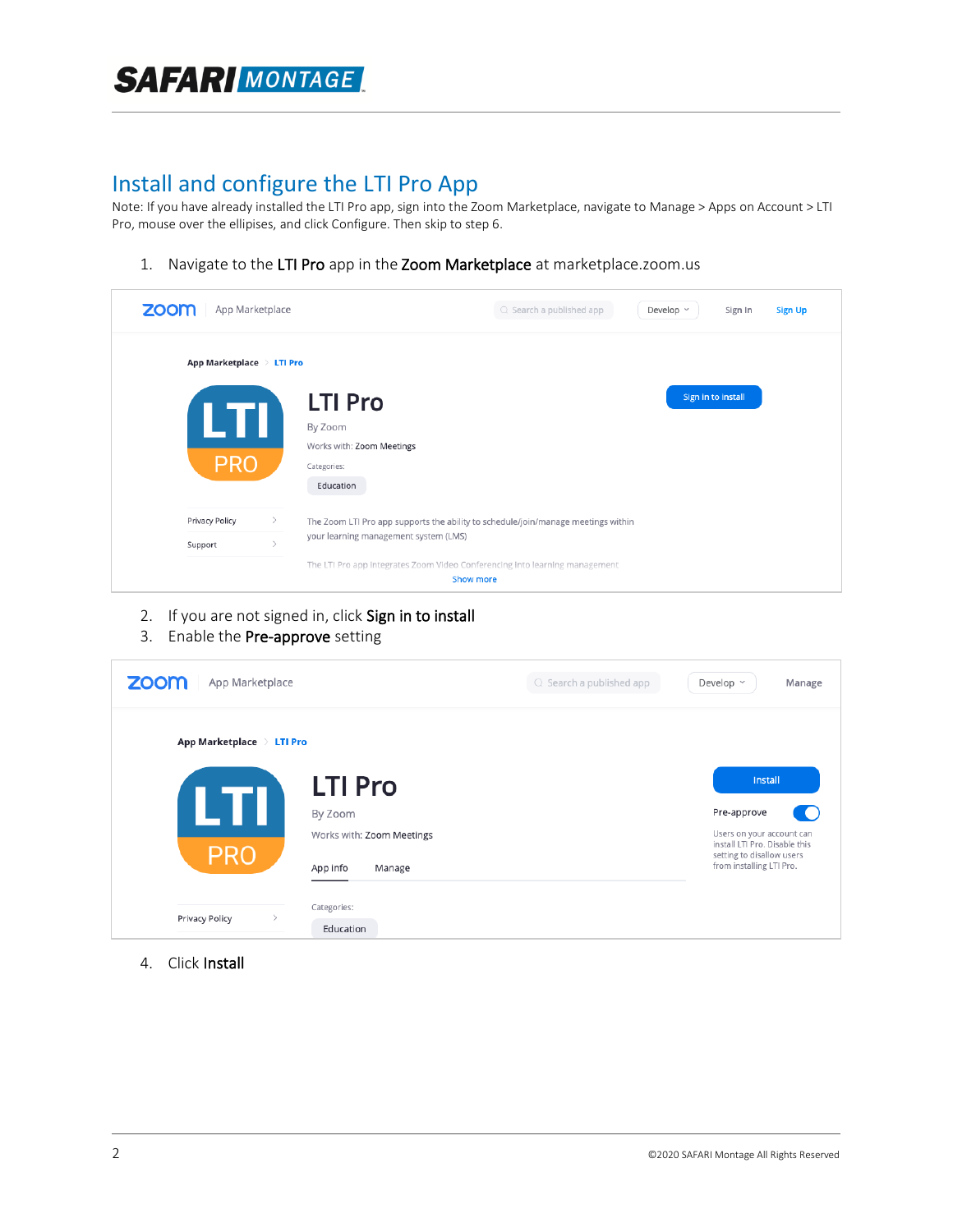

5. Review the permissions the app requires and click Authorize

| $\boxed{\mathbf{LTI}}$ $\Rightarrow$ $\boxed{\bullet}$ |
|--------------------------------------------------------|
| LTI Pro is requesting access to your Zoom<br>account   |
| View account information                               |
| View groups                                            |
| View and manage groups                                 |
| View all user meetings                                 |
| View and manage all user meetings                      |
| View all user recordings                               |
| View and mana<br>Authorize<br>Decline                  |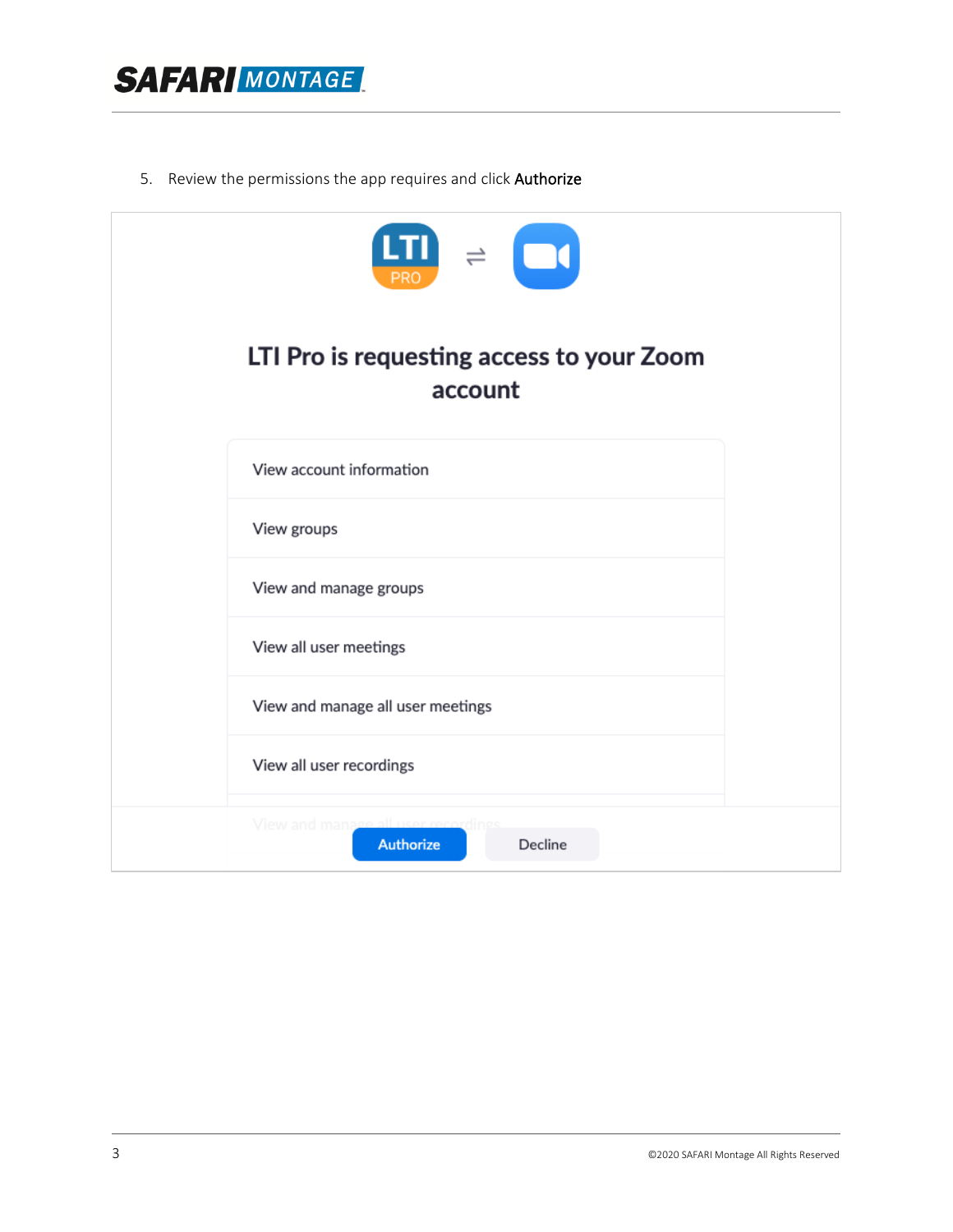

6. Click Create a new credential

| zoom |                        |         |               |                           |
|------|------------------------|---------|---------------|---------------------------|
|      |                        |         |               |                           |
|      |                        |         | $\frac{1}{1}$ |                           |
|      | <b>Credential List</b> |         |               | + Create a new credential |
|      | Title                  | LTI Key | Owner         |                           |
|      |                        |         | 匸             |                           |
|      |                        |         | No Data       |                           |
|      |                        |         |               |                           |

7. Enter the credential's title (e.g. SAFARI Montage) and click Save

| Edit the credential's title           |                |
|---------------------------------------|----------------|
| <b>Title</b><br><b>SAFARI Montage</b> |                |
|                                       | Cancel<br>Save |

8. You will be redirected to an LTI credentials page. Copy the LTI Key and LTI Secret. They will be needed later. The LTI URL will always be the same.

|                    | LTI URL: https://applications.zoom.us/lti/rich |
|--------------------|------------------------------------------------|
|                    |                                                |
| LTI Key:           |                                                |
|                    |                                                |
| <b>LTI Secret:</b> |                                                |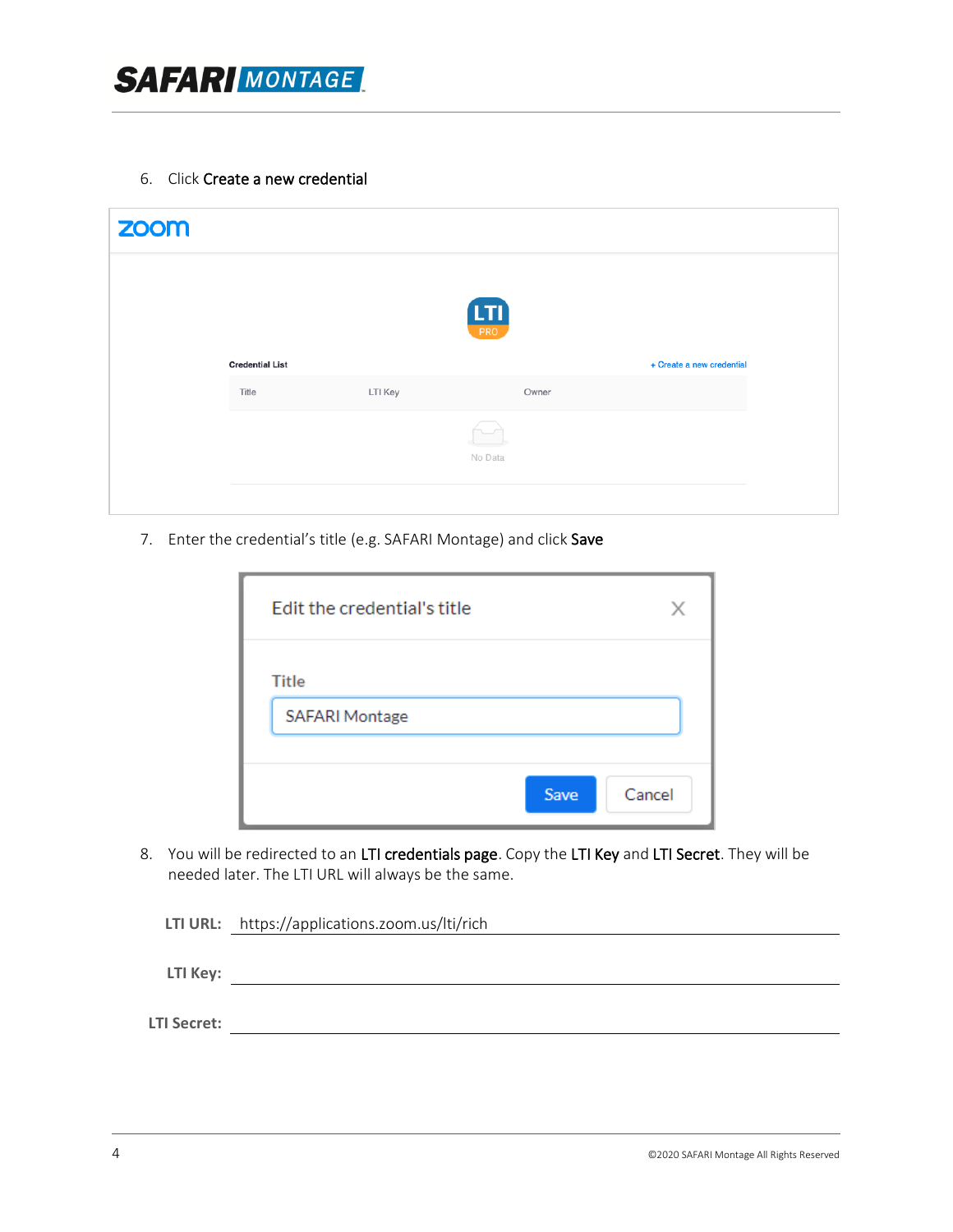#### 9. Configure the LTI Pro credential

- a. Set Auto Provision Zoom Users to On Note: You may choose to provision accounts for Instructor only or Instructor and Student as your district requires. Remember to allow students access to the Portal link (see page 10).
- b. Add your email domains to the Whitelisted email domains for which user accounts should be auto provisioned
	- i. Type only the domain (e.g. safarimontage.com) in the Whitelisted email domains field
	- ii. Click Add
	- iii. Repeat this step for all email domains you wish to provision for

| <b>Auto Provision Zoom Users</b><br>Users that are automatically created will receive an email notification unless your org uses managed domains or trusted domains.<br>Auto provision<br>$\bigcirc$ Instructor only $\bigcirc$ Instructor and Student<br><b>Whitelisted email domains</b><br>Add<br>Example: company.com<br>safarimontage.com ×<br>User type<br>$\bullet$ Pro $\odot$ Corp $\odot$ | Allow Students to Schedule and Host Meetings |  |
|-----------------------------------------------------------------------------------------------------------------------------------------------------------------------------------------------------------------------------------------------------------------------------------------------------------------------------------------------------------------------------------------------------|----------------------------------------------|--|
|                                                                                                                                                                                                                                                                                                                                                                                                     |                                              |  |
|                                                                                                                                                                                                                                                                                                                                                                                                     |                                              |  |
|                                                                                                                                                                                                                                                                                                                                                                                                     |                                              |  |
|                                                                                                                                                                                                                                                                                                                                                                                                     |                                              |  |
|                                                                                                                                                                                                                                                                                                                                                                                                     |                                              |  |
|                                                                                                                                                                                                                                                                                                                                                                                                     |                                              |  |
|                                                                                                                                                                                                                                                                                                                                                                                                     |                                              |  |
|                                                                                                                                                                                                                                                                                                                                                                                                     |                                              |  |
|                                                                                                                                                                                                                                                                                                                                                                                                     |                                              |  |
| Auto Populate Alternative Host                                                                                                                                                                                                                                                                                                                                                                      |                                              |  |
| Automatically populate the Instructors of a course as alternative host when create a new meeting.                                                                                                                                                                                                                                                                                                   |                                              |  |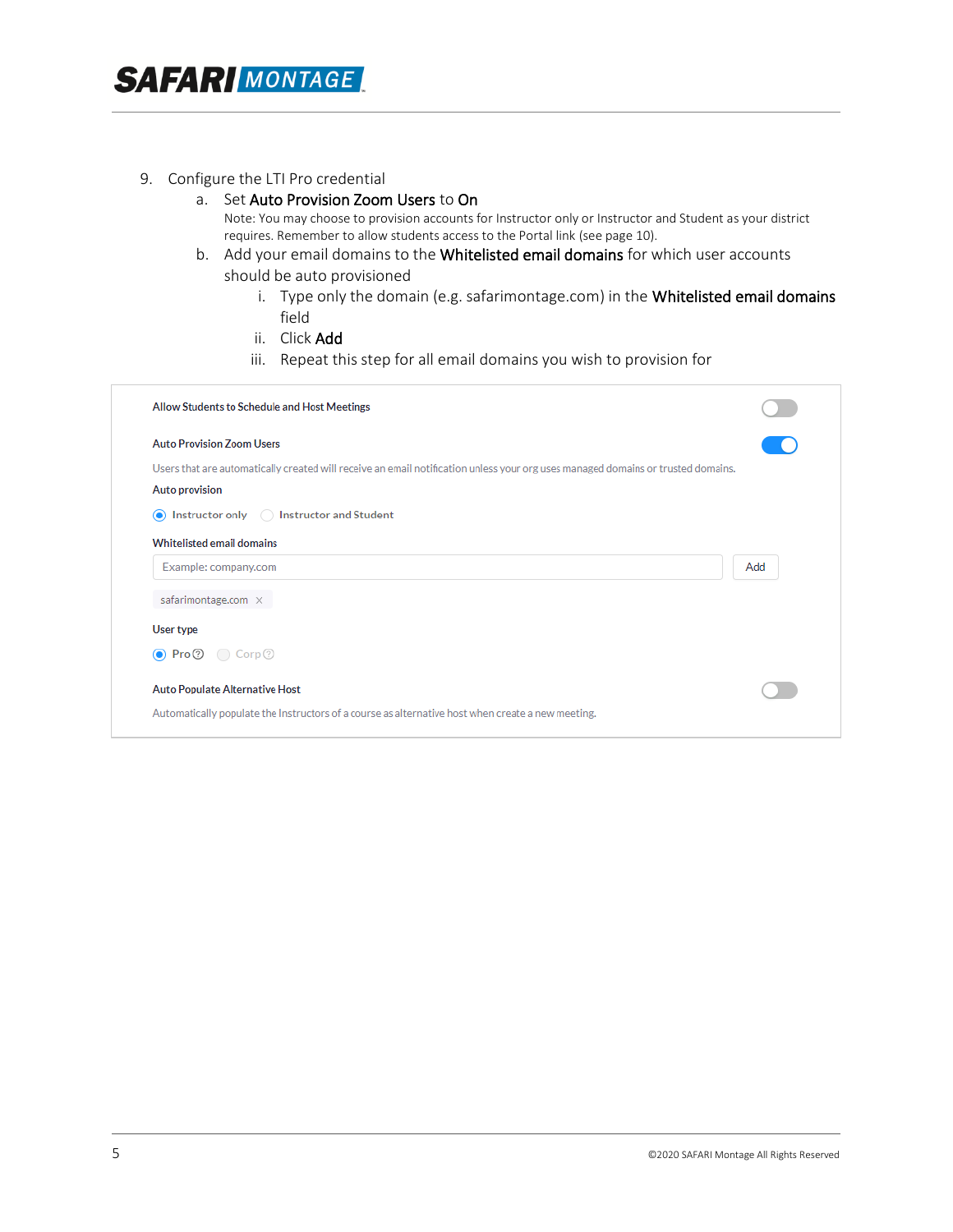#### c. Add the FQDN of your SAFARI Montage server to the Approved Domains field. Make sure all domains that can be used to access SAFARI Montage are entered in this field.

#### **Approved Domains**

Add all the domains that can be used to access the LMS. For security reasons, LTI Pro will only operate in approved domains that have been entered here.

https://aedemo.safarimontage.com ×

#### d. Timezone

- i. Select your Default Timezone
- ii. Select LTI Pro for the Timezone Origin

| Timezone                                                              |            |
|-----------------------------------------------------------------------|------------|
| Configure timezone origin as LMS or LTI Pro and set default timezone. |            |
| Default Timezone <sup>7</sup>                                         |            |
| GMT-04:00 Eastern Time (US and Canada)                                | $\searrow$ |
| <b>Timezone Origin</b>                                                |            |
| $\bigcirc$ LMS $\circledcirc$ $\bullet$ LTI Pro $\circledcirc$        |            |

- e. Leave Identify LTI User as an instructor and Email Attribute Name as their default values
- f. All other configuration options may be left as their default values or changed based on district needs.

Note: Descriptions of the various configurable options can be found in Zoom's documentation at <https://zoomappdocs.docs.stoplight.io/lti-pro-v2/welcome/manage-and-configure>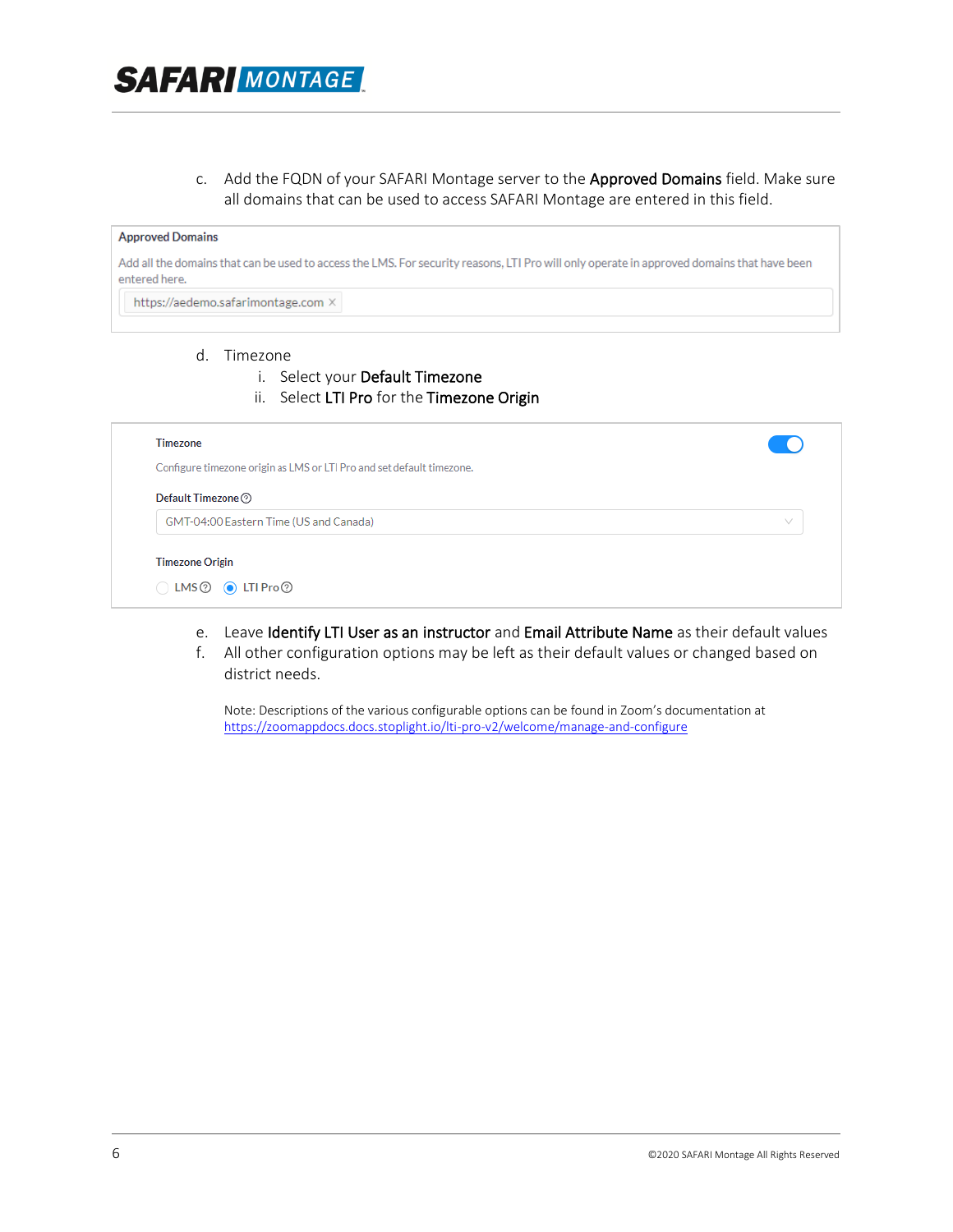## Create a Zoom JWT App

1. Sign in to marketplace.zoom.us, mouse over Develop, and click Build App

| hed app   | Develop ~       | Manage |
|-----------|-----------------|--------|
| Build App | Documentation   |        |
|           | Developer Blog  |        |
|           | Community Forum |        |

2. On the JWT tile, click Create

| Build an app that supports server-<br>to-server integration with Zoom<br>services without a need for user<br>authorization.<br>Generate your API Key & Secret. | <b>JWT</b> | OAu                                 |
|----------------------------------------------------------------------------------------------------------------------------------------------------------------|------------|-------------------------------------|
|                                                                                                                                                                |            | <b>Build a</b><br>auther<br>third p |
|                                                                                                                                                                |            | Gener<br>Secret                     |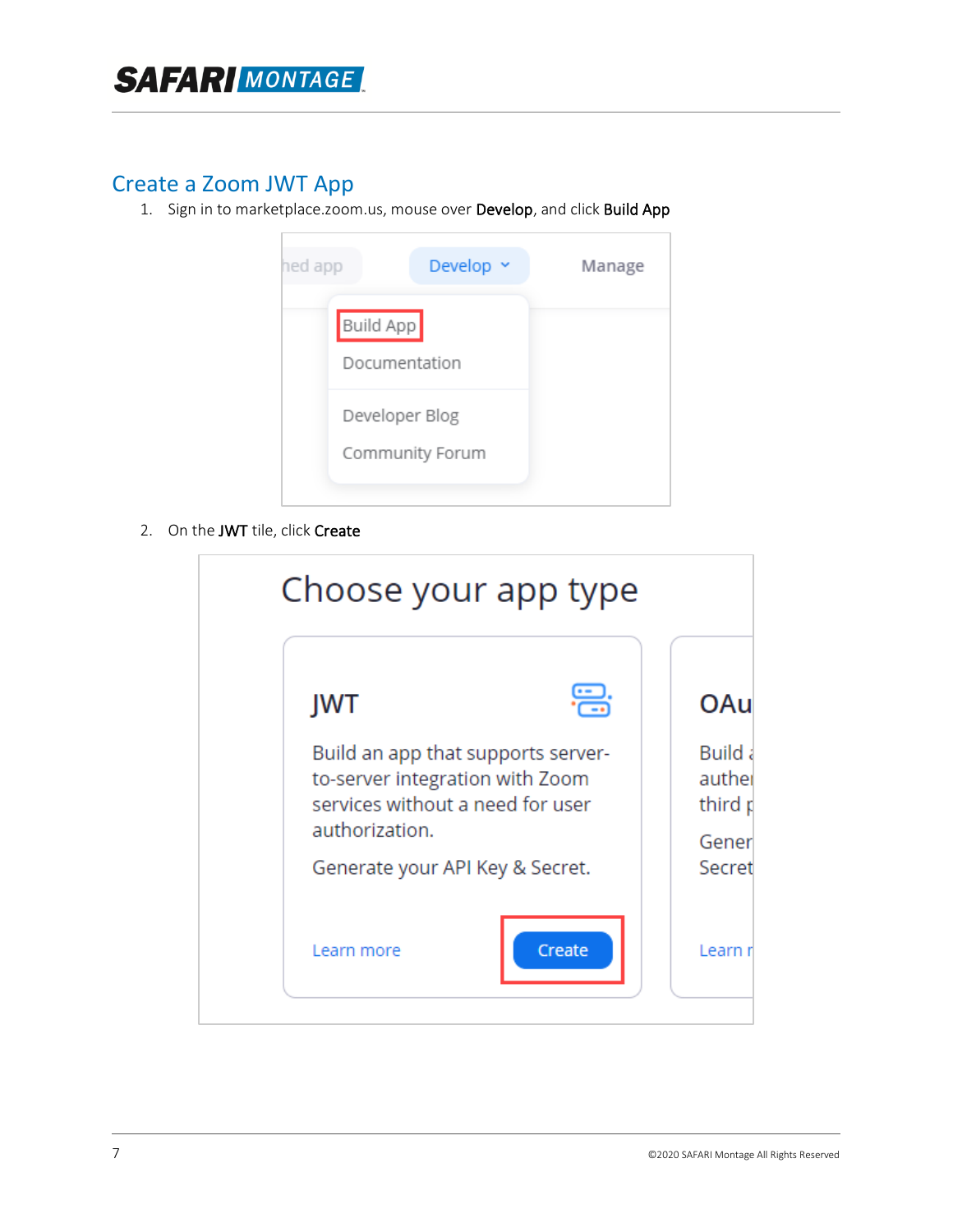3. Fill out the Basic Information and Developer Contact Information fields, then click Continue

| <b>UPLOAD</b>           | Intent to publish: No Account-level app JWT Credentials                     |
|-------------------------|-----------------------------------------------------------------------------|
|                         | <b>Basic Information</b>                                                    |
| <b>Information</b><br>ø | <b>Short Description</b><br>37/150<br>App Name<br>14/50                     |
|                         | Sample JWT App<br>Sample app built to show example use.                     |
| <b>App Credentials</b>  |                                                                             |
| Feature                 | <b>Company Name</b>                                                         |
| <b>Activation</b>       | Company, INC.                                                               |
|                         | <b>Developer Contact Information</b><br>Name<br>lane Dev                    |
|                         |                                                                             |
|                         | <b>Email Address</b>                                                        |
|                         | jane.dev@companyinc.com                                                     |
|                         | Links (optional)                                                            |
|                         | Privacy Policy URL<br>Provide a URL link to the privacy policy for your app |
|                         | https://companyinc.com/privacy                                              |
|                         | <b>Support URL</b>                                                          |

- 4. Click App Credentials
- 5. Copy the API Key and API Secret. They will be needed in the next section.

|                                     | <b>Sample JWT App</b><br>Intent to publish: No<br>Account-level app<br><b>IWT Credentials</b> |            |
|-------------------------------------|-----------------------------------------------------------------------------------------------|------------|
| <b>UPLOAD</b>                       | <b>App Credentials</b>                                                                        |            |
| Information                         | API Key                                                                                       |            |
| <b>App Credentials</b><br>$\bullet$ |                                                                                               | Copy       |
| <b>Feature</b>                      | <b>API Secret</b>                                                                             |            |
| <b>Activation</b><br>ø              | <b>Copy</b>                                                                                   | Regenerate |
|                                     | IM Chat History Token                                                                         |            |
|                                     | .Copy                                                                                         | Regenerate |
|                                     | View JWT Token $\sim$                                                                         |            |

Note: View the API Secret by clicking the eyelid icon in the API Secret field

**API Key:**

**API Secret:**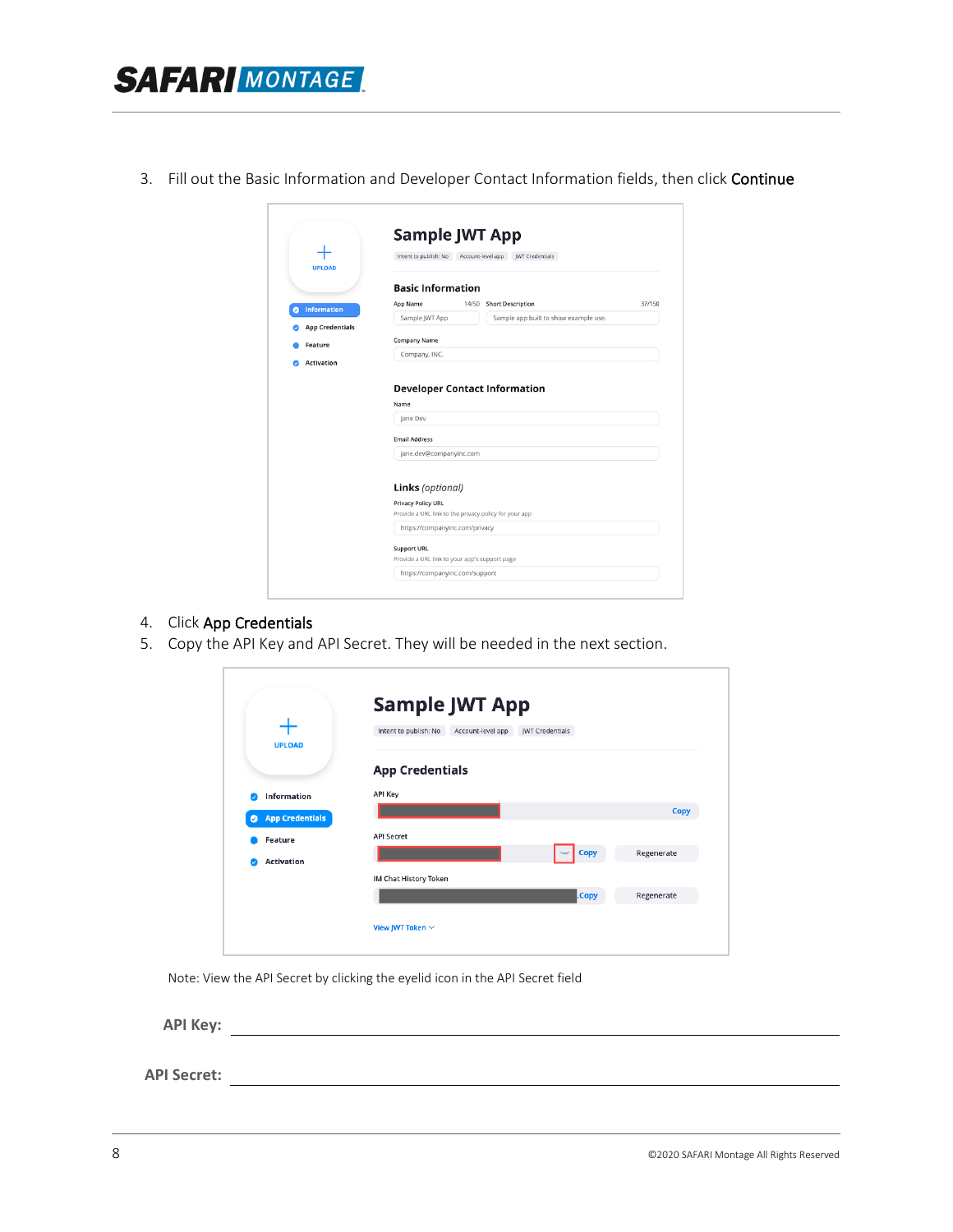### Configure SAFARI Montage

- 1. Enable the Zoom Integration
	- a. Log in and navigate to Admin > Interoperability Support > Services and click the Activate link

| om<br>Zoom<br>. . |  |
|-------------------|--|
|-------------------|--|

b. Click on the Settings link

| zoom<br>Zoom<br>deactivate settings Schools |
|---------------------------------------------|
|---------------------------------------------|

- c. Using the LTI Key and LTI Secret from earlier:
	- i. Enter the LTI Key in the Key field
	- ii. Enter the LTI Secret in the Secret field
- d. Set the Base URL to *https://applications.zoom.us/lti/rich*
- e. Using the API Key and API Secret from earlier:
	- i. Enter the API Key in the JWT Key field
	- ii. Enter the API Secret in the JWT Secret field

| <b>Back to Services</b>                         |                                                            |  |  |  |  |  |
|-------------------------------------------------|------------------------------------------------------------|--|--|--|--|--|
| <b>IMS Global LTI Provider</b>                  |                                                            |  |  |  |  |  |
| Zoom SSO:                                       | $\overline{\mathcal{L}}$                                   |  |  |  |  |  |
| Provider:                                       | Zoom                                                       |  |  |  |  |  |
| Key:                                            | <b><i><i><u><b>Deputation Construction</b></u></i></i></b> |  |  |  |  |  |
| Secret:                                         | the production and product in the product                  |  |  |  |  |  |
| <b>Share User's Name:</b>                       | $\overline{\mathcal{F}}$                                   |  |  |  |  |  |
| <b>Share User's Email:</b>                      | $\overline{\mathcal{L}}$                                   |  |  |  |  |  |
| <b>Base URL:</b>                                | https://applications.zoom.us/lti/rich                      |  |  |  |  |  |
| Value for lis_person_sourcedid:                 | <b>Email Address</b><br>7                                  |  |  |  |  |  |
| <b>Custom Parameters:</b>                       |                                                            |  |  |  |  |  |
| <b>JWT Key:</b>                                 | www.file.com/programme.com                                 |  |  |  |  |  |
| <b>JWT Secret:</b>                              | and a statement in the first of the                        |  |  |  |  |  |
| Include Alternate Emails when Matching Users: 7 |                                                            |  |  |  |  |  |
| Cancel<br>Save                                  |                                                            |  |  |  |  |  |

- f. Leave the Value for lis\_person\_sourcedid as Email Address
- g. Click Save